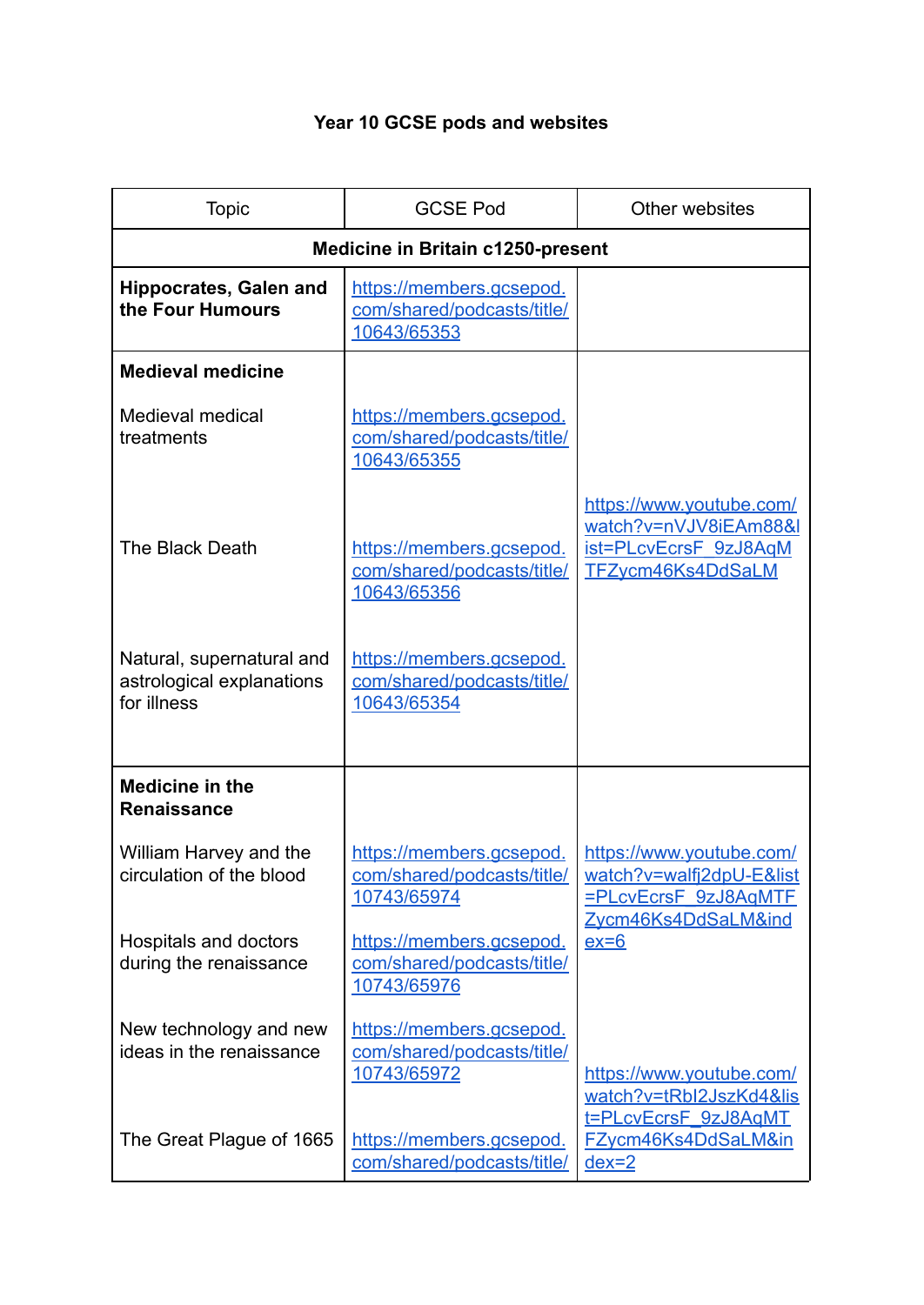|                                                                                                                              | 10743/65977                                                           |                                                                                                                     |
|------------------------------------------------------------------------------------------------------------------------------|-----------------------------------------------------------------------|---------------------------------------------------------------------------------------------------------------------|
| Ideas about treatment<br>and prevention of illness                                                                           | https://members.gcsepod.<br>com/shared/podcasts/title/<br>10743/65975 |                                                                                                                     |
| Medicine in the 18th and<br>19th centuries<br>1700-1900                                                                      |                                                                       | https://www.youtube.com/<br>watch?v=7pjAH84f-c0&lis<br>t=PLcvEcrsF 9zJ8AqMT<br>FZycm46Ks4DdSaLM∈<br>$dex=3$         |
| Edward Jenner and<br>vaccination                                                                                             | https://members.gcsepod.<br>com/shared/podcasts/title/<br>11393/70260 | https://www.youtube.com/<br>watch?v=MdNXDqCGv3                                                                      |
| Public Health and the<br>Industrial revolution in<br><b>Britain</b>                                                          | https://members.gcsepod.<br>com/shared/podcasts/title/<br>11393/70265 | M&list=PLcvEcrsF 9zJ8A<br><u>gMTFZycm46Ks4DdSaL</u><br>M&index=4                                                    |
| John Snow and<br>responses to cholera                                                                                        | https://members.gcsepod.<br>com/shared/podcasts/title/<br>11393/70282 | https://www.youtube.com/<br>watch?v=TT4Z1lkf36w&li<br>st=PLcvEcrsF 9zJ8AqMT<br><b>FZycm46Ks4DdSaLM∈</b><br>$dex=10$ |
| Louis Pasteur and Germ<br>Theory                                                                                             | https://members.gcsepod.<br>com/shared/podcasts/title/<br>11393/70258 |                                                                                                                     |
| Robert Koch and<br>bacteriology                                                                                              | https://members.gcsepod.<br>com/shared/podcasts/title/<br>11393/70262 | https://www.youtube.com/<br>watch?v=ZmaoHB5fKB4&<br>list=PLcvEcrsF_9zJ8AqM<br>TFZycm46Ks4DdSaLM&i<br>ndex=7         |
| Improvements in surgery:<br>James Simpson and<br>anaesthetics. The BBC<br>Teach clip also revises<br>Lister and anaesthetics | https://members.gcsepod.<br>com/shared/podcasts/title/<br>11393/70272 | https://www.youtube.com/<br>watch?v=Vg1hqZanDa0&l<br>ist=PLcvEcrsF 9zJ8AqM<br>TFZycm46Ks4DdSaLM&i<br>$ndex=8$       |
| Florence Nightingale and<br>nursing                                                                                          | https://members.gcsepod.<br>com/shared/podcasts/title/<br>11393/70279 |                                                                                                                     |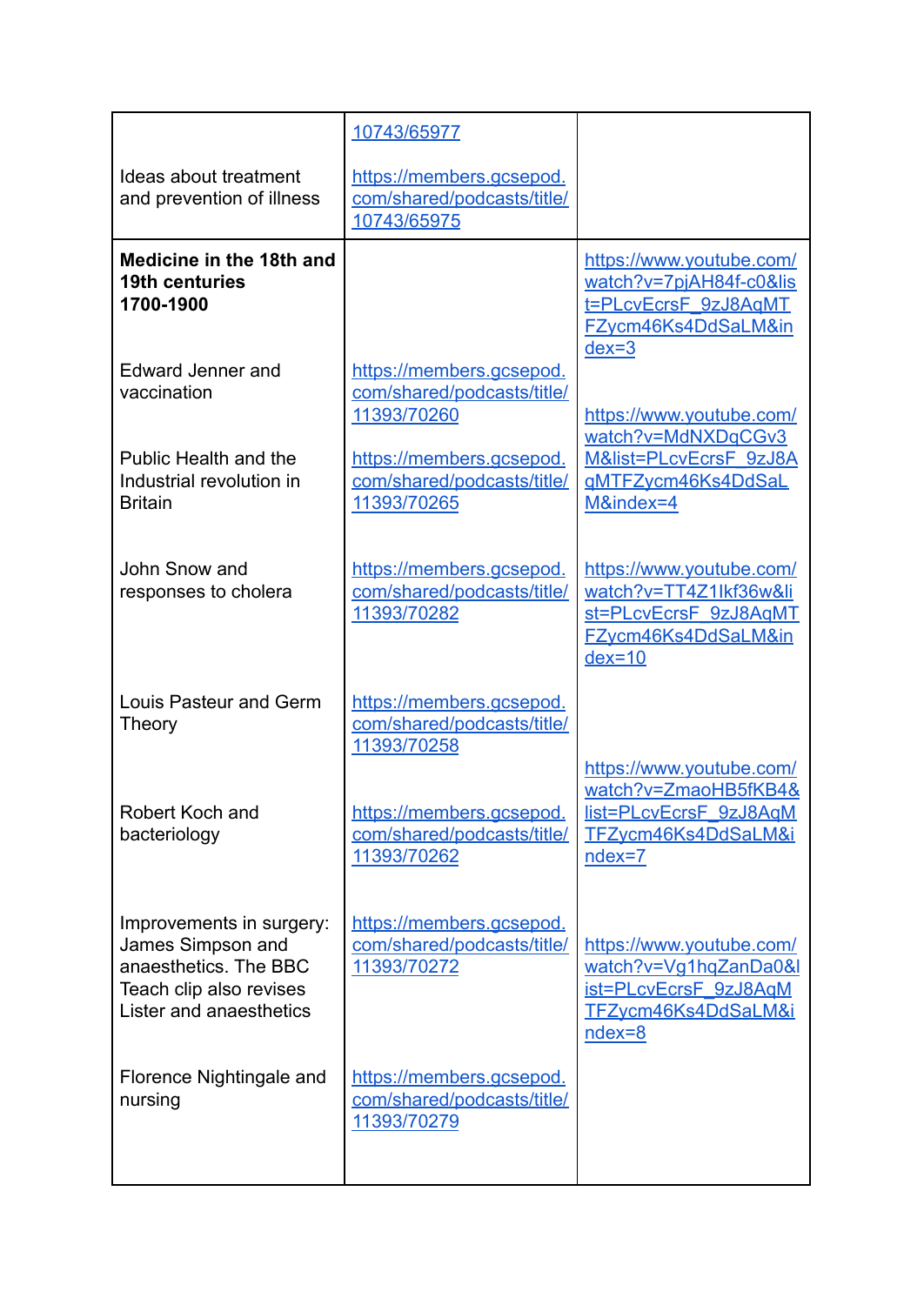| <b>Medicine in modern</b><br>Britain. 1900-present                          |                                                                       | https://www.youtube.com/<br>watch?v=my14ZuzjH5l&li<br>st=PLcvEcrsF 9zJ8AqMT                                            |
|-----------------------------------------------------------------------------|-----------------------------------------------------------------------|------------------------------------------------------------------------------------------------------------------------|
| Improvements in<br>diagnosis                                                | https://members.gcsepod.<br>com/shared/podcasts/title/<br>11394/71237 | FZycm46Ks4DdSaLM∈<br>$dex=5$                                                                                           |
| Magic bullets and<br>immunology                                             | https://members.gcsepod.<br>com/shared/podcasts/title/<br>11394/71235 |                                                                                                                        |
| The development of<br>penicillin                                            | https://members.gcsepod.<br>com/shared/podcasts/title/<br>11394/71238 | https://www.youtube.com/<br>watch?v=N2-7UQWrYPY<br><b>&amp;list=PLcvEcrsF 9zJ8Aq</b><br>MTFZycm46Ks4DdSaLM<br>&index=9 |
| Improvements in surgery                                                     | https://members.gcsepod.<br>com/shared/podcasts/title/<br>11394/71239 |                                                                                                                        |
| <b>DNA</b>                                                                  | https://members.gcsepod.<br>com/shared/podcasts/title/<br>11394/71240 |                                                                                                                        |
| Lung Cancer                                                                 | https://members.gcsepod.<br>com/shared/podcasts/title/<br>11394/71245 |                                                                                                                        |
| The NHS                                                                     | https://members.gcsepod.<br>com/shared/podcasts/title/<br>11394/71241 |                                                                                                                        |
| Developments in living<br>conditions and welfare<br>(preventative medicine) | https://members.gcsepod.<br>com/shared/podcasts/title/<br>11394/71242 |                                                                                                                        |
| The role of Government<br>and Public Health                                 | https://members.gcsepod.<br>com/shared/podcasts/title/<br>11394/71243 |                                                                                                                        |
|                                                                             |                                                                       |                                                                                                                        |